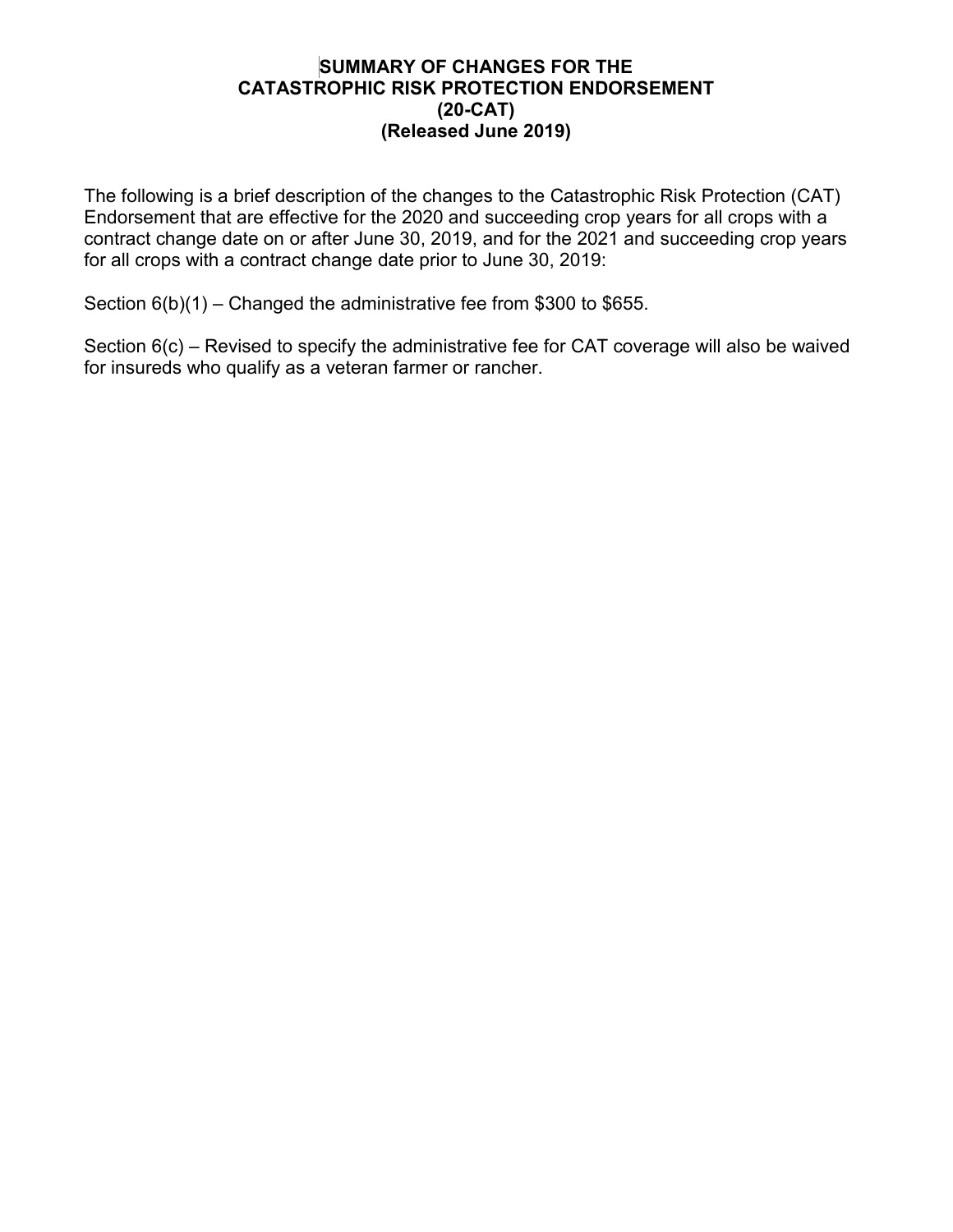#### **UNITED STATES DEPARTMENT OF AGRICULTURE Federal Crop Insurance Corporation Catastrophic Risk Protection Endorsement** (This is a continuous endorsement)



If a conflict exists among the policy, the order of priority is: (1) This Endorsement; (2) Special Provisions; (3) actuarial documents; (4) the Commodity Exchange Price Provisions, if applicable; and (5) any of the policies specified in section 2, with (1) controlling (2), etc.

## **1. Definitions**

### **Terms and Conditions**

**Insurance provider** - A private insurance company that has been approved by FCIC to provide insurance coverage to producers participating in programs authorized by the Federal Crop Insurance Act.

**Zero acreage report** - An acreage report filed by you that certifies you do not have a share in the crop for that crop year.

- **2. Eligibility, Life of Policy, Cancellation, and Termination**
	- (a) You must have one of the following policies in force to elect this Endorsement:
		- (1) The Common Crop Insurance Policy Basic Provisions (7 CFR 457.8) and applicable Crop Provisions (catastrophic risk protection coverage is not available under individual revenue plans of insurance such as Revenue Protection and Revenue Protection with Harvest Price Exclusion);
		- (2) The Area Risk Protection Insurance Basic Provisions (7 CFR 407.9) and applicable Crop Provisions (catastrophic risk protection coverage is not available under area revenue plans of insurance such as Area Revenue Protection or Area Revenue Protection with the Harvest Price Exclusion); or
		- (3) Other crop policies only if catastrophic risk protection coverage is provided in the applicable crop policy.
	- (b) You must have made application for catastrophic risk protection on or before the sales closing date for the crop in the county.
	- (c) You must be a "person" as defined in the crop policy to be eligible for catastrophic risk protection coverage.

## **3. Unit Division**

- (a) This section is not applicable if you are insured under the Area Risk Protection Insurance Basic Provisions (7 CFR 407.9) and applicable Crop Provisions.
- (b) This section is in lieu of the unit provisions specified in the applicable crop policy. For catastrophic risk protection coverage, a unit will be all insurable acreage of the insured crop in the county on the date coverage begins for the crop year:
	- (1) In which you have one hundred percent (100%) crop share; or
	- (2) Which is owned by one person and operated by another person on a share basis.

(Example: If, in addition to the land you own, you rent land from five landlords, three on a crop share basis and two on a cash basis, you would be entitled to four units; one for each crop share lease and one that combines the two cash leases and the land you own.)

- (c) Further division of the units described in section 3(b) is not allowed under this Endorsement.
- **4. Insurance Guarantees, Coverage Levels, and Prices for Determining Indemnities**
	- (a) Unless otherwise specified in the Special Provisions, catastrophic risk protection coverage will offer protection equal to:
		- (1) Fifty percent (50%) of your approved yield indemnified at fifty-five percent (55%) of the price election or projected price, as applicable, if you are insured under the Common Crop Insurance Policy Basic Provisions (7 CFR 457.8) and applicable Crop Provisions;
		- (2) Sixty-five percent (65%) of the expected county yield indemnified at forty-five percent (45%) of the maximum protection per acre if you are insured under the Area Risk Protection Insurance Basic Provisions (7 CFR 407.9) and applicable Crop Provisions; or
		- (3) A comparable coverage as established by FCIC for other crop policies only if catastrophic risk protection coverage is provided in the applicable crop policy.
	- (b) If the crop policy denominates coverage in dollars per acre or other measure, or any other alternative method of coverage, such coverage will be converted to the amount of coverage that would be payable at fifty percent (50%) of your approved yield indemnified at fifty-five percent (55%) of the price election.
	- (c) You may elect catastrophic coverage for any crop insured or reinsured by FCIC on either an individual yield and loss basis or an area yield and loss basis, if both options are offered as set out in the Special Provisions.

## **5. Report of Acreage**

(a) The report of crop acreage that you file in accordance with the crop policy must be signed on or before the acreage reporting date. For catastrophic risk protection, unless the other person with an insurable interest in the crop objects in writing prior to the acreage reporting date and provides a signed acreage report on their own behalf, the operator may sign the acreage report for all other persons with an insurable interest in the crop without a power of attorney. All persons with an insurable interest in the crop, and for whom the operator purports to sign and represent, are bound by the information contained in that acreage report.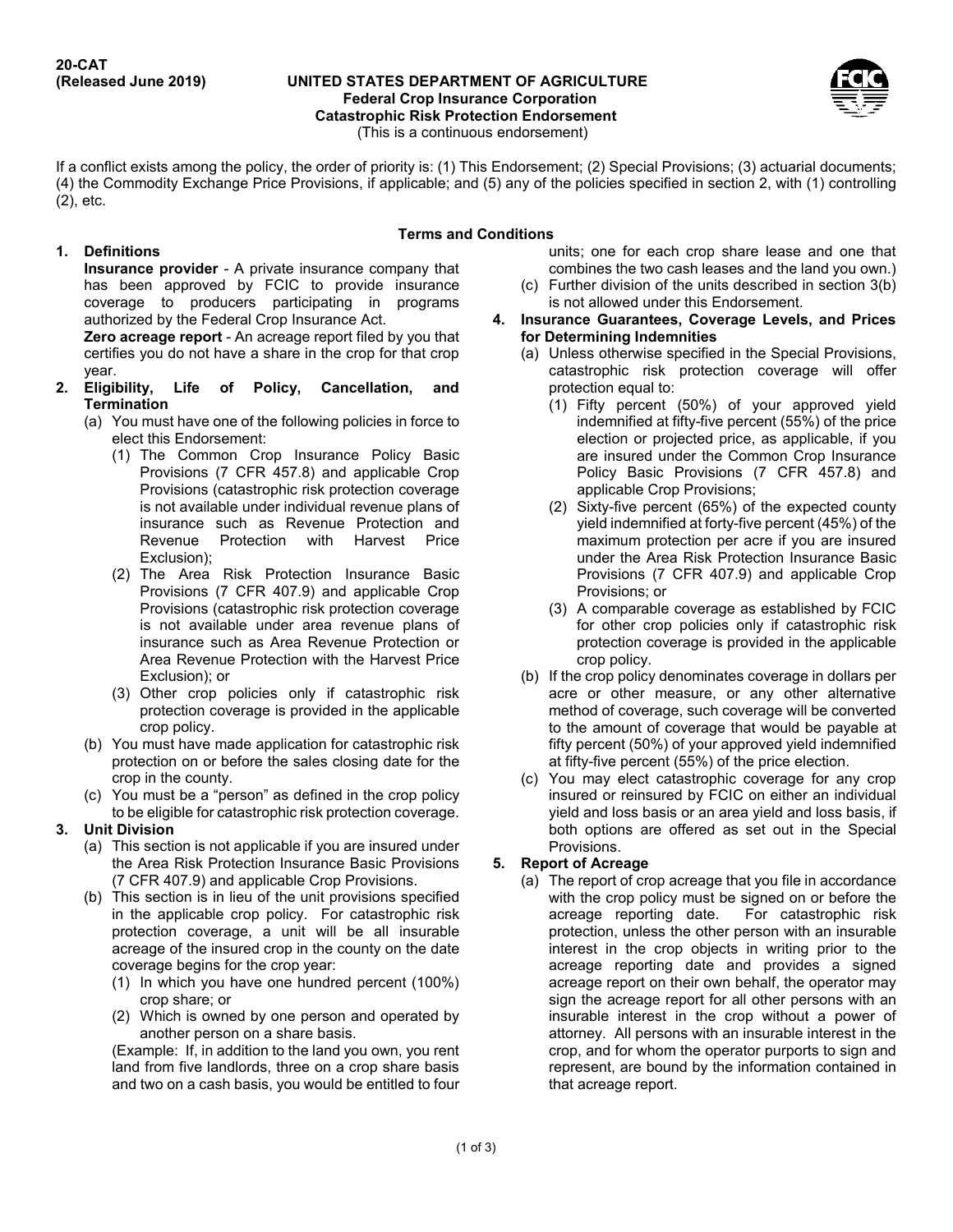#### **20-CAT (Released June 2019)**

(b) For the purpose of determining the amount of indemnity only, your share will not exceed your insurable interest at the earlier of the time of loss or the beginning of harvest. Unless the accepted application clearly indicates that insurance is requested for a partnership or joint venture, insurance will only cover the crop share of the person completing the application. The share will not extend to any other person having an interest in the crop except as may otherwise be specifically allowed in this endorsement. Any acreage or interest reported by or for your spouse, child or any member of your household may be considered your share. A lease containing provisions for both a minimum payment (such as a specified amount of cash, bushels, pounds, etc.) *and* a crop share will be considered a crop share lease. A lease containing provisions for either a minimum payment (such as a specified amount of cash, bushels, pounds, etc.,) *or* a crop share will be considered a cash lease. Land rented for cash, a fixed commodity payment, or any consideration other than a share in the insured crop on such land will be considered as owned by the lessee.

### **6. Annual Premium and Administrative Fees**

- (a) Except as provided in sections 6(f) and (h) and notwithstanding any provision contained in any other policy document, you will not be responsible to pay a premium, nor will the policy be terminated because the premium has not been paid. FCIC will pay a premium subsidy equal to the premium established for the coverage provided under this endorsement.
- (b) In return for catastrophic risk protection coverage, you must pay an administrative fee and premium as specified in section 6(f) to us within 30 days after you have been billed, unless otherwise authorized in the Federal Crop Insurance Act (You will be billed by the date stated in the actuarial documents);
	- (1) The administrative fee owed is \$655 for each crop in the county unless otherwise specified in the Special Provisions.
	- (2) Payment of an administrative fee will not be required if you file a bona fide zero acreage report on or before the acreage reporting date for the crop (if you falsely file a zero acreage report you may be subject to criminal and administrative sanctions).
- (c) The administrative fee provisions of section 6(b) do not apply if you are a "beginning farmer or rancher," "veteran farmer or rancher," or "limited resource farmer" as defined in the applicable crop policy. The administrative fee will be waived if you request it and you meet the requirements contained in the annual premium provisions of the applicable crop policy.
- (d) When a crop policy has provisions to allow you the option to separately insure individual crop types or varieties, you must pay a separate administrative fee in accordance with section 6(b) for each type or variety you elect to separately insure.
- (e) If the administrative fee and premium as specified in section 6(f) is not paid when due, you, and all persons with an insurable interest in the crop under the same contract, may be ineligible for certain other USDA program benefits.
- (f) You will be responsible for payment of the premium established for the coverage provided under this endorsement if:
	- (1) USDA determines you have committed a violation of the highly erodible land conservation or wetland conservation provisions of 7 CFR part 12 as amended by the Agricultural Act of 2014; or
	- (2) You have not filed form AD-1026 with FSA for the reinsurance year by the premium billing date.
		- (i) Notwithstanding section 6(f)(2), you may be eligible for premium subsidy without having a timely filed form AD-1026:
			- (A) For the initial reinsurance year if you certify by the premium billing date for your policy that you meet the qualifications as outlined in FCIC approved procedures for producers who are new to farming, new to crop insurance, a new entity, or have not previously been required to file form AD-1026; or
			- (B) If FSA approves relief for failure to timely file due to circumstances beyond your control or failure to timely provide adequate information to complete form AD-1026 in accordance with the provisions contained in 7 CFR part 12.
		- (ii) To be eligible for premium subsidy paid on your behalf by FCIC, it is your responsibility to assure you meet all the requirements for:
			- (A) Compliance with the conservation provisions specified in section 6(f)(1) of this section; and
			- (B) Filing form AD-1026 to be properly identified as in compliance with the conservation provisions specified in section  $6(f)(1)$  of this section.
- (g) If the Act expressly authorizes an option or endorsement to be available in addition to the coverage available under this Endorsement (for example, the Supplemental Coverage Option) or any other additional coverage offered under the Federal Crop Insurance Act (for example, the Stacked Income Protection Plan), you will owe a separate annual premium and administrative fee for such option or endorsement if the option or endorsement has been made available in the actuarial documents and you elect to purchase such coverage.
- (h) Failure to pay the premium specified in section 6(f) will result in the termination of the policy and all other policies in accordance with the termination provisions specified in the applicable Basic Provisions.